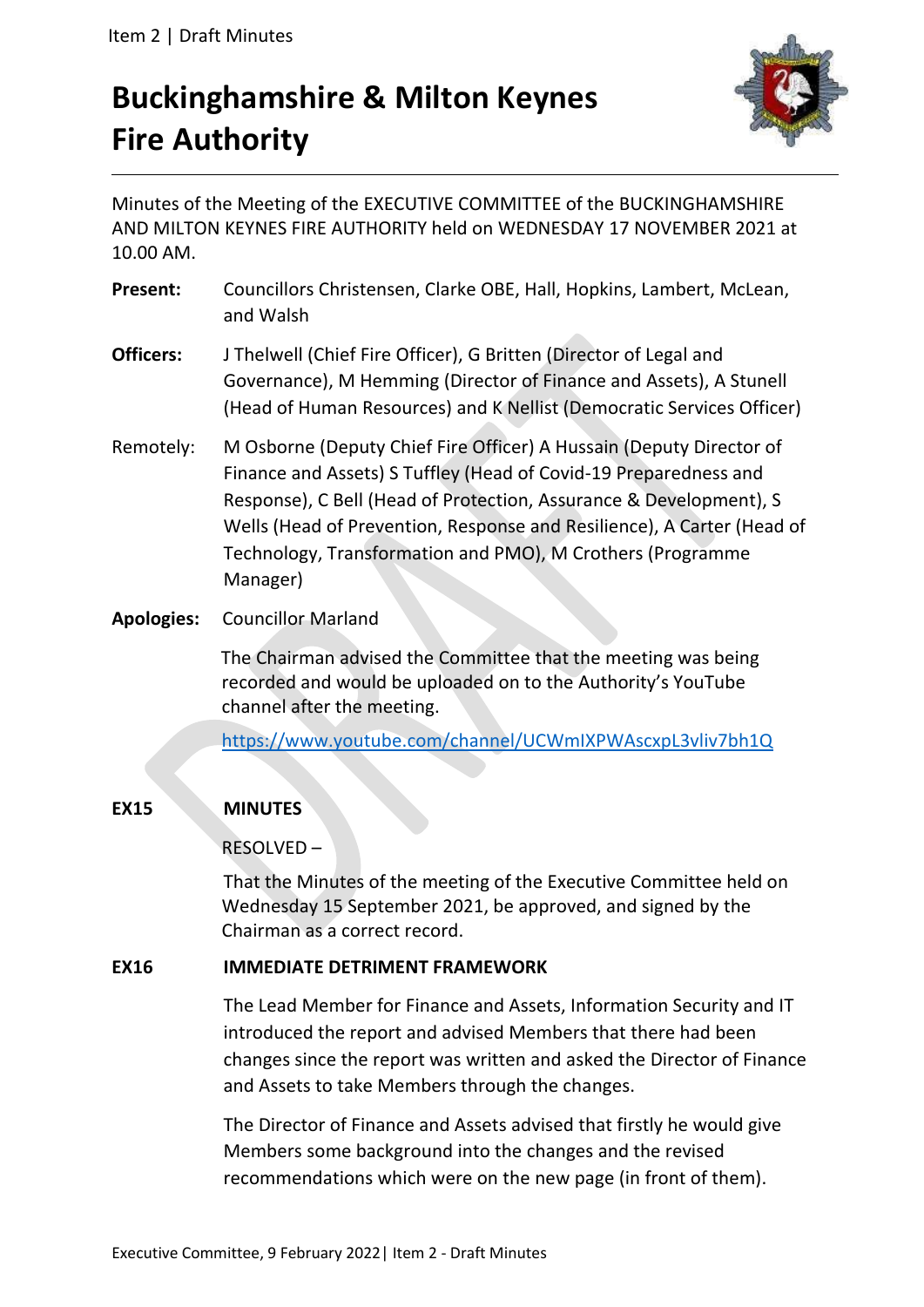The Director of Finance and Assets also advised Members that there were some officers at the meeting within the scope of this report, who did not need to declare an interest, but he wanted Members to be aware that some officers present were affected.

The Director of Finance and Assets advised that this report gave the latest position regarding immediate detriment. Essentially, it applied to operational staff who were on the old scheme and transferred into the new scheme between 1 April 2015 and 31 March 2022. At the March meeting of the Executive Committee, based on guidance and legal opinion, the Committee determined to treat those that were due to retire as if they had never left their old scheme. Since then, there had been some further legal cases against London and Nottinghamshire fire and rescue services and as a result, the Local Government Association (LGA) and Fire Brigades Union (FBU) had agreed a framework to enable the Service to deal with McCloud and Sargeant cases.

The Service was already dealing with category one cases - people due to retire, and in this respect the framework had helped to make sure they were treated consistently, across all Services. It also identified category two cases - people who had already retired and would have been transferred to the new scheme before they retired. Eventually, all cases would have to be revisited when legislation was laid.

The Director of Finance and Assets advised Members that since the report was published, HMRC had published new proposals for tax. The main change introduced was that if members got a lump sum more than twelve months after they retired, it was subject to what's called an 'Unauthorised Scheme Sanction Charge', but from 6 April 2022, it would no longer apply. Therefore, the recommendations had changed slightly, as it would be beneficial for some members to wait slightly longer than the timescales in the framework, to make those payments to people who retired more than 12 months ago.

The Director of Finance and Assets also updated Members on the number of cases. Within the report it stated there were thirty cases, which was based on the total number of people who had retired since 1 April 2015 but weren't fully protected members. Some further investigation had been undertaken, and of those thirty people, just over half retired before they tapered across, so would not be subject to immediate detriment, as they already had the correct benefits. Of the remaining thirteen cases, six were ill health retirement, and in terms of priority, would be treated first as they had no choice as to whether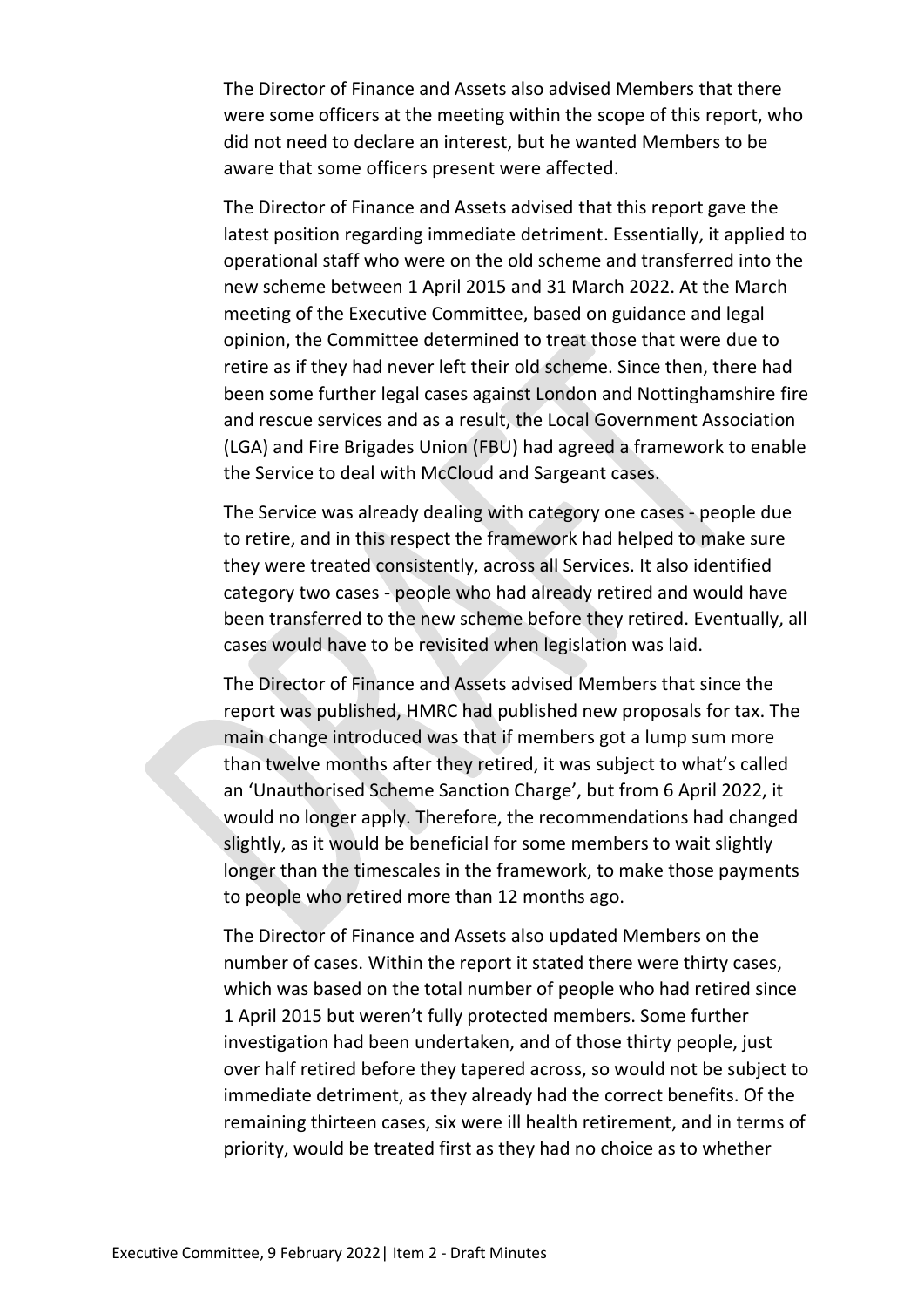they retired or not. The other seven cases would be deferred until after 6 April 2022 to avoid any charges.

A Member asked how relevant costs would be captured both locally and nationally to support any case to the government for funding.

The Director of Finance and Assets responded by saying that there had been a slight discrepancy between the LGA and the Home Office as to what was charged and when, so the full cost would not be known until the legislation was implemented in October 2023, so it was important to keep a record of all costs. The majority of costs being incurred were simply costs that had been brought forward.

A Member asked what assurances the Authority had received from the Pensions Administrators regarding their capacity to process cases in accordance with the timeline in the framework.

The Director of Finance and Assets responded by saying that this was a question that had been posed to West Yorkshire the Pension Administrator at the local pension board meeting, because West Yorkshire not only administer this Authority's pension scheme, but they also do so for a number of other fire and rescue services. West Yorkshire had said they would do their best to meet the timescales, but they could not guarantee it, simply because of the number of cases they had to deal with.

The Chairman asked that by proposing to undertake the ill health pensions first, would these members be caught out with the HMRC cutoff date, of 6 April 2022.

The Director of Finance and Assets responded by saying that any charges these members would incur as a result of the HMRC rules would be compensated for, and the members would not be disadvantaged.

A Member appreciated that although the financial impact could not be determined at this time, was there a risk that the financial impact might be a major one further down the line.

The Director of Finance and Assets responded by saying that primarily it would be a cash flow issue as the Authority would be bringing forward amounts that would have been paid anyway. With the ill health retirements, it was on a case by case basis. In some cases, they were actually better off being on the new scheme and there would be no payments to be made to those members.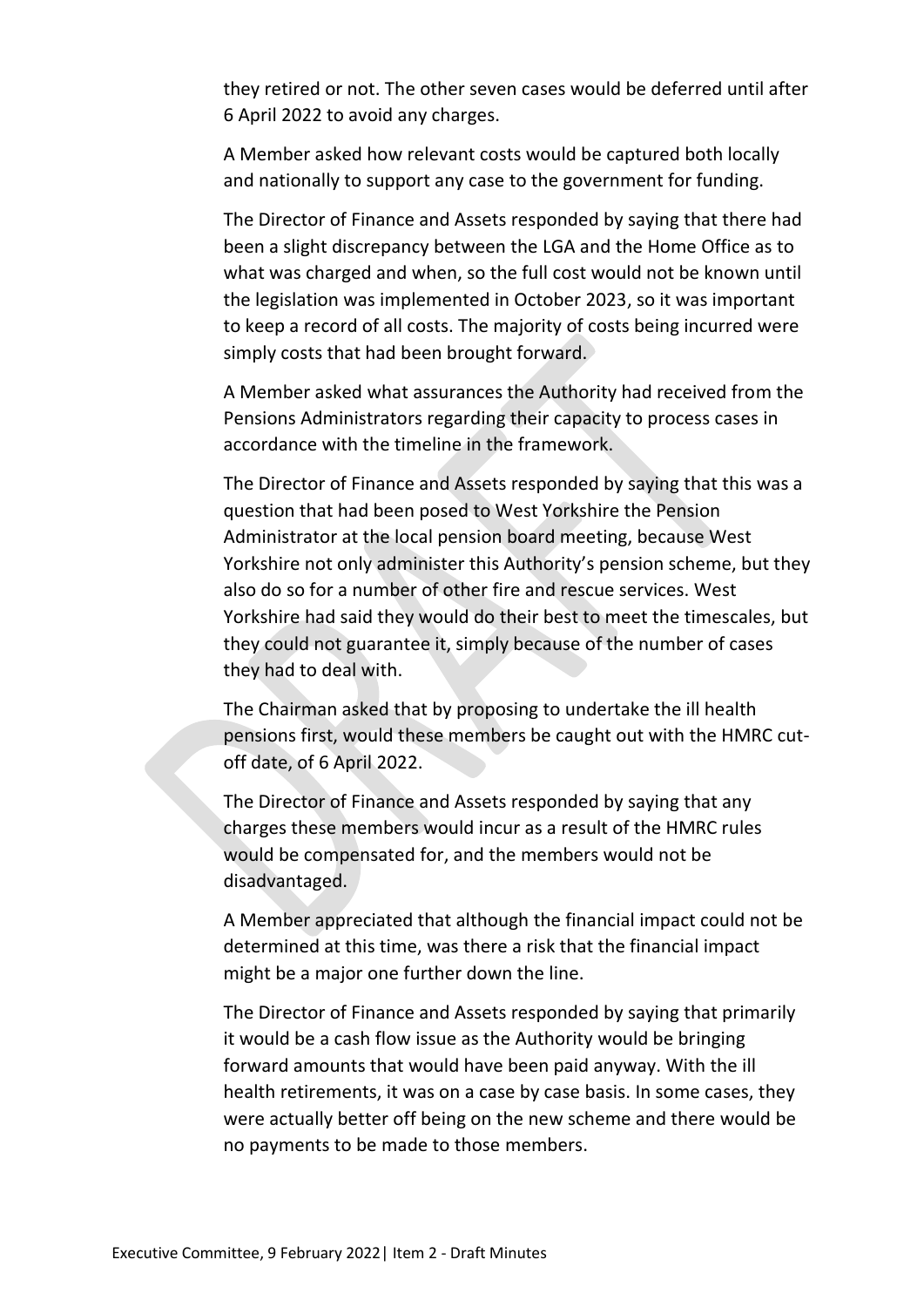A Member asked were there any previous firefighters who may have passed away during this time, but still have to go through this process. Would their cases be prioritised and would they get penalised in terms of the HMRC rules.

The Director of Finance and Assets responded by saying he was not aware of any cases that fall into that category, but if there were, they would be looked at as a priority and again if there were any charges the Authority would look to compensate that member.

The Chairman asked that the Director of Finance and Assets keep the Lead Member for Finance and Assets, Information Security and IT fully briefed on this matter.

#### RESOLVED –

- 1. That the Immediate Detriment Framework be adopted on behalf of the Authority (the Scheme Manager of the Authority's firefighter pension schemes).
- 2. That the Director of Finance and Assets be:
	- (a) the authorised signatory for any 'Record of Agreed Compensation and Remedy' ('Compensation Record') on behalf of the Authority; and
	- (b) authorised to agree with Scheme members variations to the timescales for dates of payments when in the interests of the Scheme Manager and the Scheme member to do so.

## **EX17 TVFCS – TRANSFER OF THE SECURE SOLUTIONS AND SERVICES ("SSS") BUSINESS TO CAPITA (SSS) LIMITED ("CAPITA SSS2) AND SUBSEQUENT SALE OF CAPITA SSS**

The Head of Prevention, Response and Resilience advised Members that this report related to the Thames Valley Fire Control Service, and as Members were aware, this Authority entered into an interagency agreement for the provision of the control room which went live in April 2015, along with Oxfordshire County Council and Royal Berkshire Fire and Rescue Service. There were two contracts that underpin the control room, and these were provided by Capita through their Secure Solutions and Services Business. The contracts were the mobilising system contract, and the contract for the provision, maintenance and support of the DS300 Integrated Communication Control System (ICCS).

Earlier this year, the Authority became aware that Capita was looking to undertake an extensive review of this particular portfolio, and this resulted in a new company being formed called Capita SSS Limited. The two contracts currently provided sit within Capita Secure Information Solutions Limited, which was a subsidiary of Capital PLC. The Deed of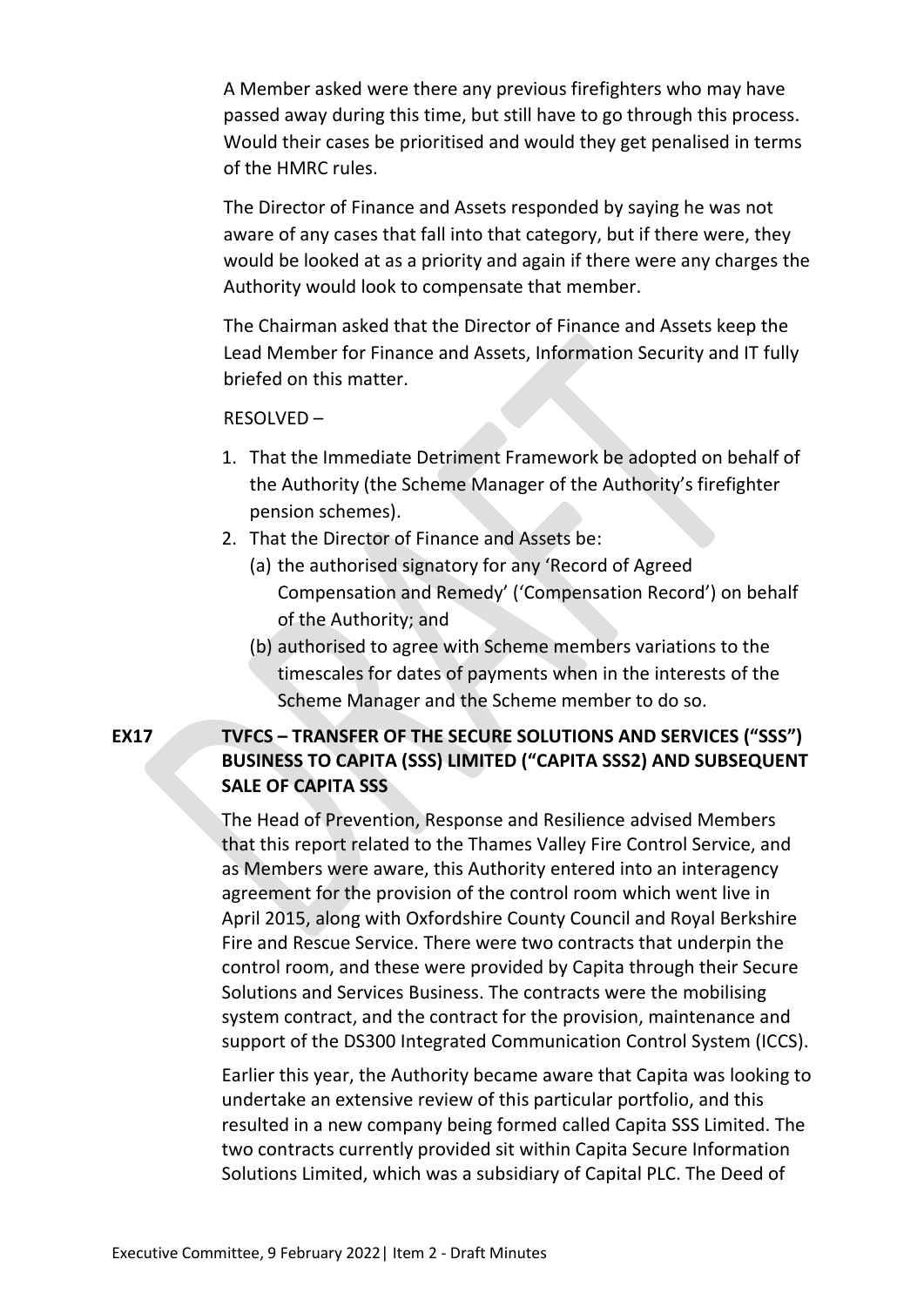Novation was to move those contracts from Capita Secure Information Services into this new company within Capita.

The Head of Prevention, Response and Resilience advised Members that under this interagency agreement, if there were any changes that underpin the arrangements in terms of the control room function, then each respective authority needed to approve it. The same report would be presented to Royal Berkshire Fire Authority and Oxfordshire County Council seeking their approval for the transfer. If there was agreement to both recommendations, the Authority was also agreeing to permit Royal Berkshire Fire Authority and Oxfordshire County Council to allow that Capita SSS Limited to be potentially sold to NEC Software Solutions UK Limited. At the last meeting of the Executive Committee, the decision was taken to extend the mobilising contract to March 2023. This would allow the Authority to fully appreciate what potentially the new provider could offer in terms of the level of service the Authority was accustomed to with Capita. If the new company did not uphold the standards expected, then obviously there was the option to go out to market and look to identify a more appropriate provider.

The Chairman asked if anything was known about the new company NEC Software Solutions UK Limited.

The Area Commander advised that they were someone quite prominent within the emergency services arena and another Member advised that he was aware they were a reputable company.

A Member asked who else was in that marketplace and what reputation do these providers have.

The Head of Prevention, Response and Resilience advised that in terms of the Deed of Novation, the Royal Berkshire Fire Authority and Oxfordshire County Council would be transferring the contract between Capita companies. If it was agreed, and Capita were looking to sell that part of their business, then all the contractual obligations, liabilities in relation to transferring the contract would be that the new provider would be expected to deliver the same service, and that's the level of reassurance that had been provided.

#### RESOLVED -

- 1. That approval be given for the Deed or Novation between Oxfordshire County Council, Royal Berkshire Fire Authority, Capita Secure Information Solutions Limited ("CSIS") and Capita (SSS) Limited (in relation to the 'Mobilising System Contract') to be completed.
- 2. That approval be given for the Deed of Novation between Royal Berkshire Fire Authority Capita Secure Information Solutions Limited ("CSIS"), and Capita (SSS) Limited, in relation to the contract for the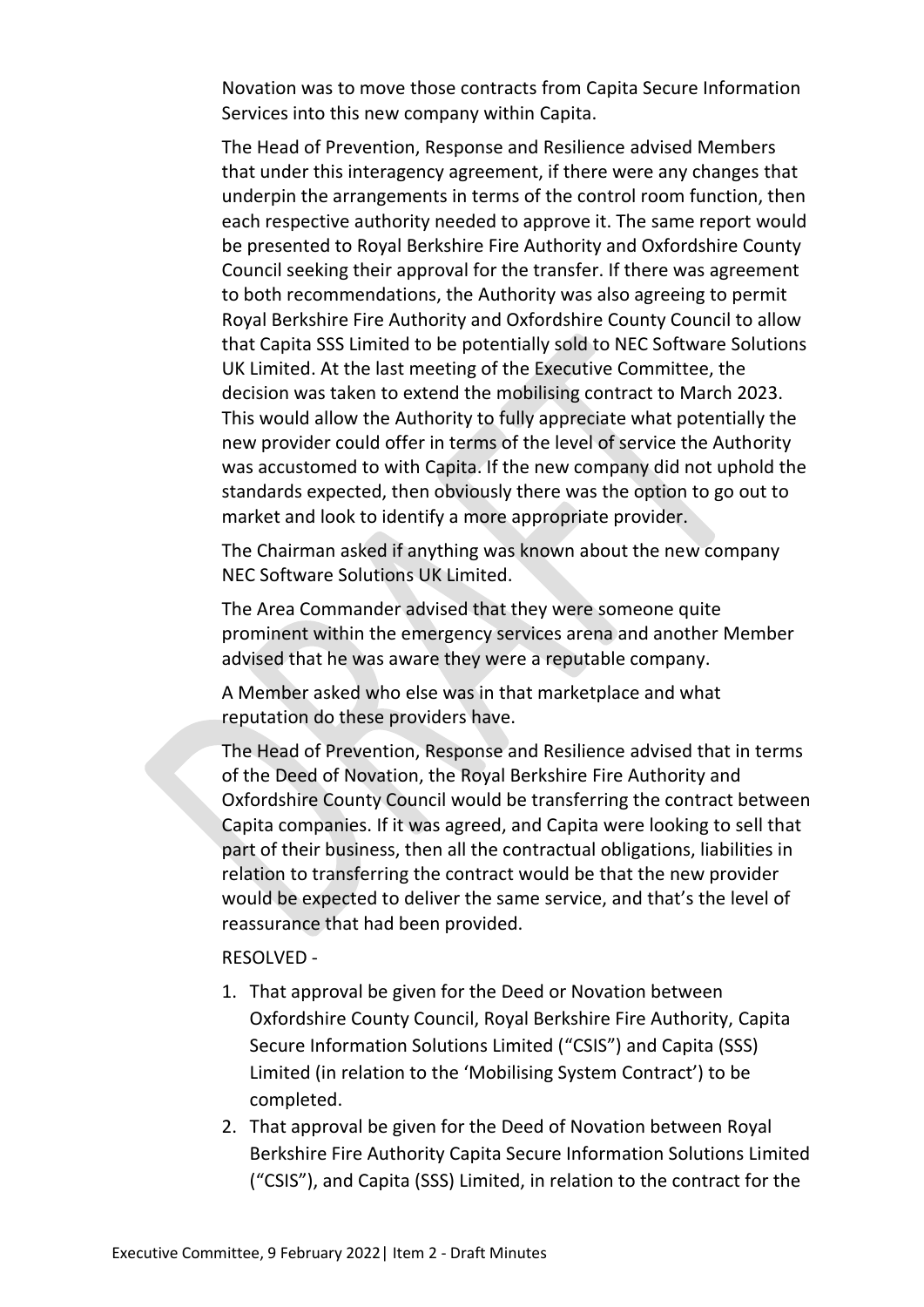provision, maintenance and support of the DS3000 Integrated Communication Control System (ICCS).

## **EX18 EXEMPTION FROM STANDING ORDERS RELATING TO CONTRACTS: RESOURCE MANAGEMENT SYSTEM, PREMISES RISK MANAGEMENT SYSTEM AND ASSET MANAGEMENT SYSTEM**

The Head of Technology, Transformation and PMO advised that this report related to a number of key systems and as Members would be aware, replacing systems could be a costly and time-consuming process and have a large impact on the teams having to deliver those new systems and balance their business as usual.

The Head of Technology, Transformation and PMO advised Members that over the last five years, the Authority had introduced a number of key systems across the service, including the Premises Risk Management System, which allowed the Service to capture, prevention work, including fire and wellness visits and also protection work. The Resource Management System, which allowed the Service to ensure it had the right resources in the right place and the Asset Management System, which was used by both the stores team and property team to track and maintain the assets across the Service.

The Head of Technology, Transformation and PMO advised Members that the challenged faced was that all these systems were due to come to the end of contract over a period of six months. It was important that the Service made sure it wasn't just renewing contracts, but also to assess it by asking two key questions. Do we still need those systems and was staying with the current supplier the right thing to do? The answer was yes to both questions, they were all business-critical systems and the preference would be to stay with the current suppliers. After looking at options, it was decided to complete a contract modification which allowed the Service to extend the current contract agreement in accordance with the Public Contracts Regulations.

#### RESOLVED –

It is recommended that in accordance with Standing Orders Relating to Contracts, Standing Order 4(a) that:

- 1) the Resource Management System contract with FireServiceRota be renewed for a further three years until 7 November 2025
- 2) the Premises Risk Management System contract with Active Informatics be renewed for a further three years until 31 March 2026
- 3) the Asset Management System contract with Redkite Systems be renewed for a further two years until 31 March 2025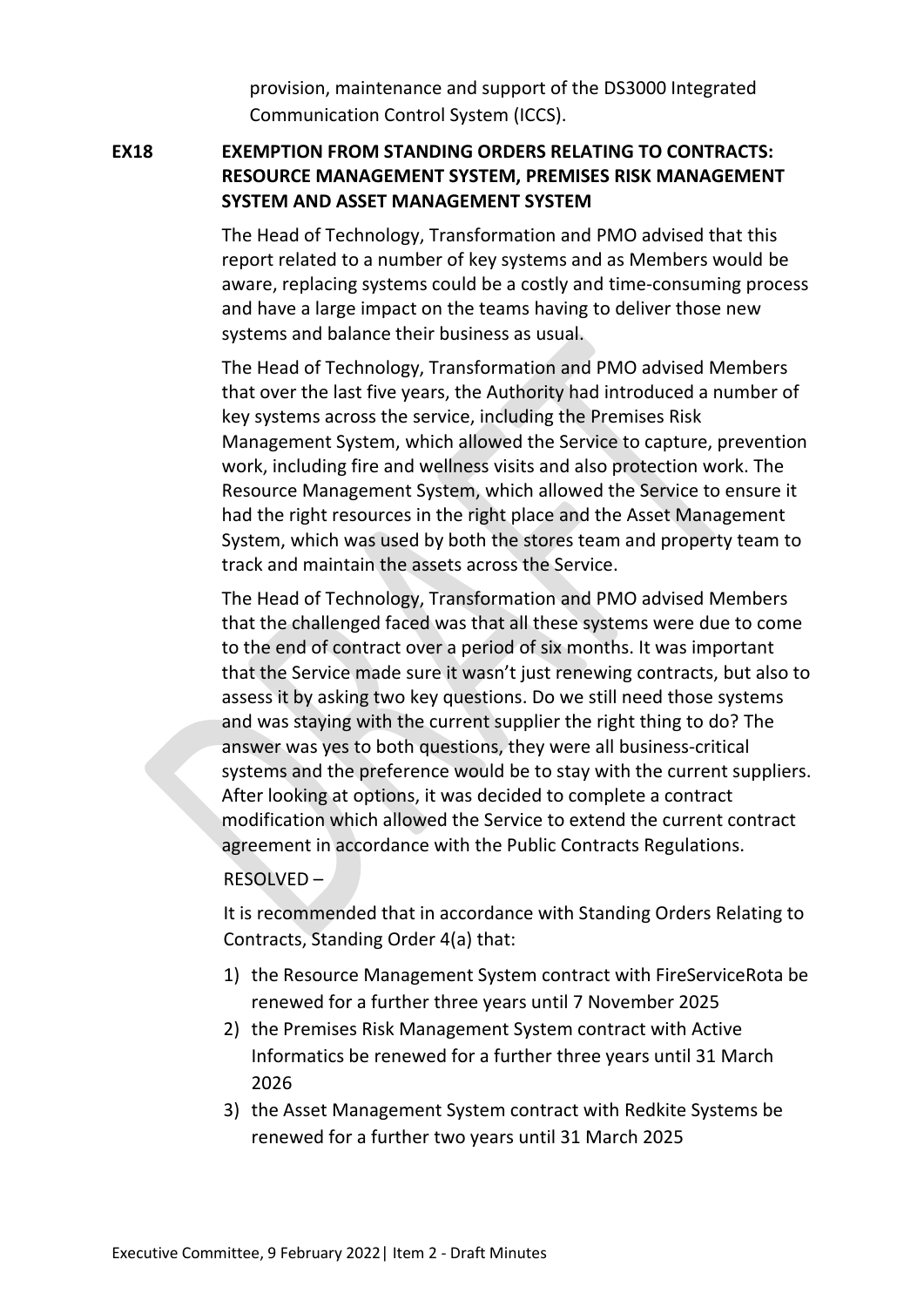## **EX19 EXEMPTION FROM STANDING ORDERS RELATING TO CONTRACTS: WIDE AREA AND LOCAL ARE NETWORK (WAN/LAN) PROVISION**

The Head of Technology, Transformation and PMO advised Members that the Wide Area Network allowed the Authority to connect all stations to the internet and the Local Area Network was the internal connection within the buildings. The background to this report was that the Service had been working with Buckinghamshire Council under an umbrella contract for the last nine years with Updata. The Service made the decision to assess its options, and it was now still working with Buckinghamshire Council, but in a partnership with BT.

Unfortunately, the move to the new supplier and had been hit by delays to both the Authority and Buckinghamshire Council and both had needed to extend the contract with Updata. Therefore, to ensure that the Service continued to operate, there had to be an emergency extension to the contract for one year at a cost of £118k. The Chief Finance Officer had authorised the renewal of the WAN/LAN contract with Updata for a further year until September 2022.

A Member asked if there was a risk in having to extend past the current extension date.

The Head of Technology, Transformation and PMO advised that at present, the change over date was April 2022 and the Service was towards the top of Buckinghamshire Council's list to transfer over.

A Member asked if the links to the Thames Valley Fire Control Service were on the same WAN/LAN.

The Head of Technology, Transformation and PMO advised that no, the Thames Valley Fire Control Service was managed by Royal Berkshire Fire and Rescue Services' WAN/LAN and was totally separate.

A Member asked that when the Service signed a contract with Buckinghamshire Council, was there a clause that if something went wrong there would be some contribution to costs and also in the new contract with BT was there any compensation if it was delayed.

The Head of Technology, Transformation and PMO advised that as it currently stands, it wasn't costing the Service any additional charges because the Service hadn't paid anything extra to Buckinghamshire Council or BT, all it was doing was moving the start date of the new contract back.

A Member asked what the cost of the new contract was.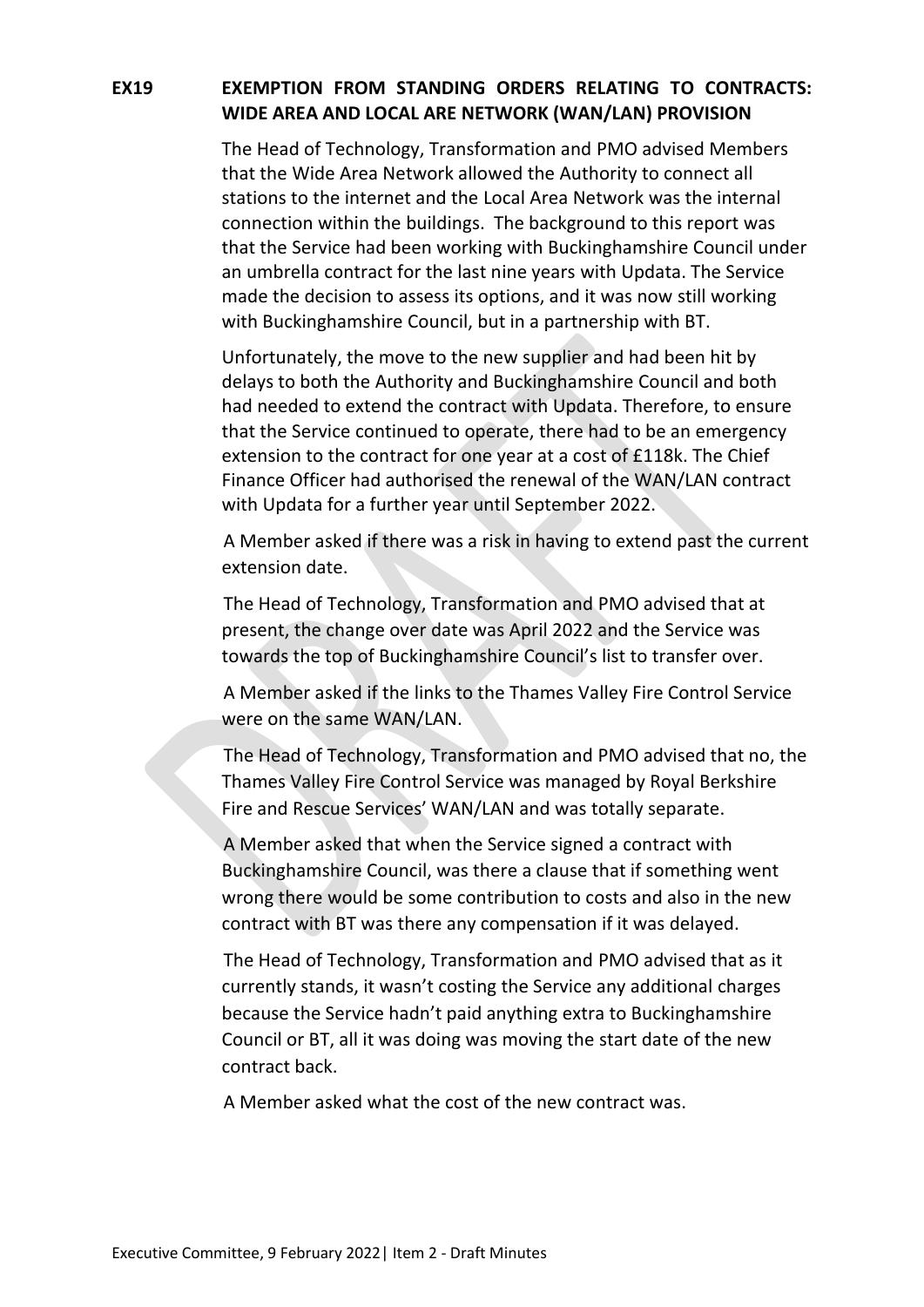The Head of Technology, Transformation and PMO advised that she would email Members this information, rather than discussing at an open meeting.

#### RESOLVED –

In accordance with Standing Orders Relating to Contracts, Standing Order 4.2 it be noted that the Chief Finance Officer has authorised renewal of the WAN/LAN contract with Updata for a further one year until 24 September 2022.

#### **EX20 BUDGET MONITORING REPORT APRIL – SEPTEMBER 2021**

The Deputy Director of Finance and Assets presented to Members the Budget Monitoring Report as at the end of September 2021. Table 1 provided an overview of each directorates budget and forecast outturn. The current expenditure forecast of £31.456m against a budget of £32.277m resulted in an underspend of £821k. However, due the additional funding of £329k in relation to protection grants and local tax income guarantee, the Authority would see a net overall underspend of just over £1.1m. Based on current projections, there was no longer a need to use reserves of £1.1m, instead the Authority was projecting an additional underspend of £38k. Any fluctuations in the figure throughout the financial year would be captured and monitored to ensure the use of reserves were minimised and offset against any underspend identified within the expenditure.

The Deputy Director of Finance and Assets advised Members that with the summary of variances being seen within each directorate, the largest underspend was within Finance and Assets, Delivery, Corporate Development and Planning. Within Finance and Assets, a £256k underspend related to a rebate received with relating to a business rates review carried out. The review carried out by external specialists identified reductions in the rateable value of several stations and was backdated to 2017. The other area with high levels of underspend related predominantly to employee costs.

Table 2 showed the breakdown of favourable and adverse variances relating to direct employee costs. A higher underspend was shown under wholetime relating to new recruits joining the 2015 pension scheme, replacing existing post holders on the 1992 scheme which had a higher employer contribution rate. On-call underspend related to activity and training costs. Underspend seen within Support staff was due to delays in recruitment caused by Covid, and also restructuring taking place resulting in savings in establishment costs.

Table 3 showed the actual spend since March 2020 in relation to the Covid Pandemic and how the Authority had utilised £801k of Covid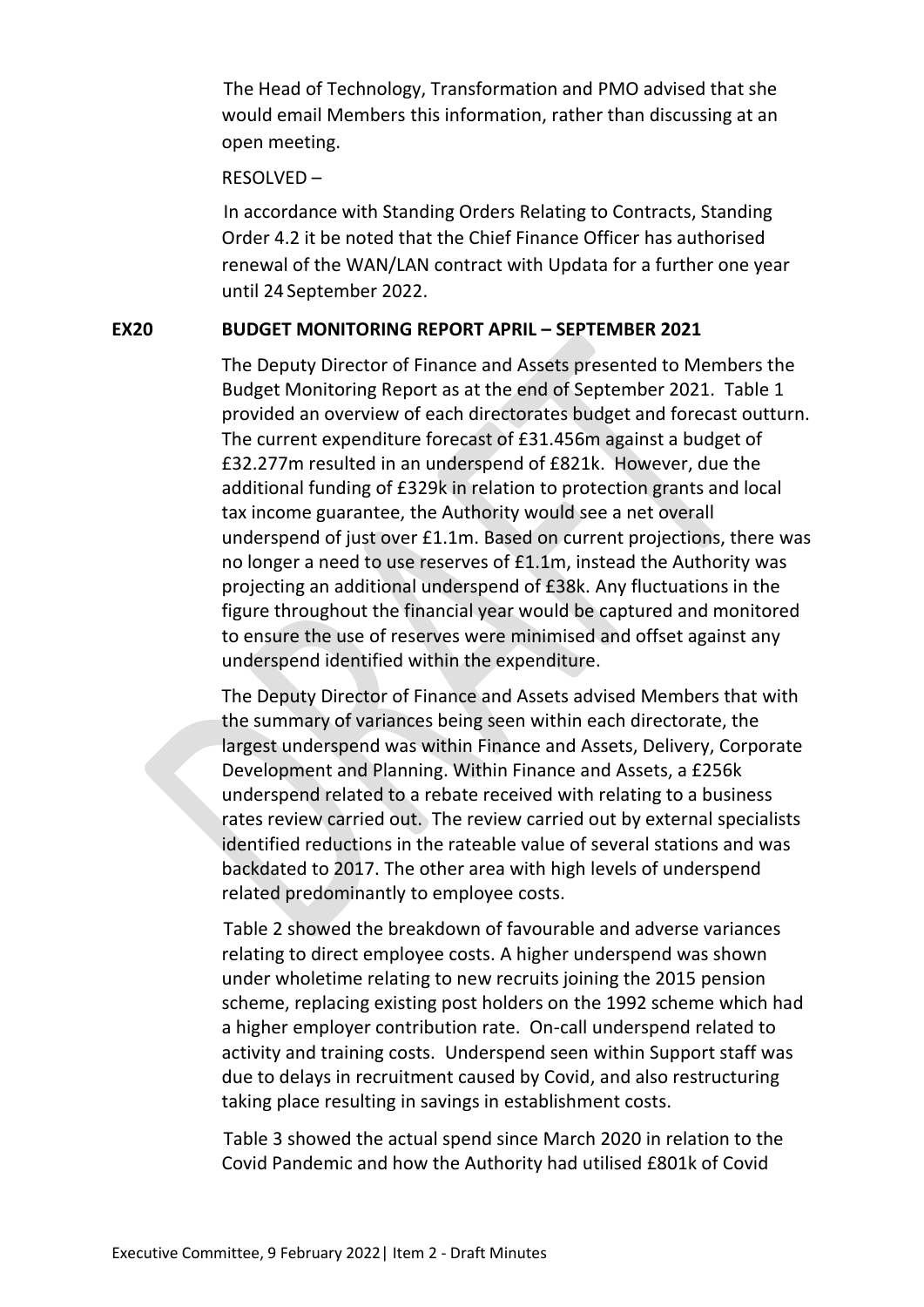funding. Funding had been used to cover additional employee costs, protective equipment, and IT upgrades. The Covid grant had now been fully utilised, and the spend until the end of September was £807k.

The Deputy Director of Finance and Assets advised Members that the Capital Programme budget for 2021/22 was £2.402m. Property capital funds were utilised to carry out planned capital projects as per the condition surveys. The majority of fire appliances and equipment budget would be utilised to purchase red fleet appliances and the related operational equipment. A slippage of £369k had been forecast due to delays in the delivery of 2021/22 fire appliances. The support budget related to ICT hardware purchases and £500k for the WAN/LAN rollout. Scoping works had been completed and hardware requirements agreed which would be installed and completed by the end of September.

A Member asked for the latest update in the efforts to secure precept flexibility.

The Director of Finance and Assets advised Members that since the last meeting, the Budget had been held and Councils had been limited to no more than two percent increase in their precept. As Members were aware, the Authority had been pushing for several years for flexibility to increase the precept by up to £5. The Authority was awaiting the results of the Local Government Finance Settlement, which was where the referendum principles would be finalised. The Local Government Finance Settlement was expected the week commencing Monday 13 December, and a further update would be provided, hopefully, at the next Fire Authority meeting on 16 February 2022.

A Member asked if the underspend on the business rates of £256k was a nett figure.

The Deputy Director of Finance and Assets advised that it was, but stressed it was a one-off payment backdated to 2017.

A Member asked regarding the age of the USAR vehicles, were there any plans to replace them in the future.

The Deputy Chief Fire Officer advised that USAR was part of the New Dimensions Programme that the government funded back in 2002/2003. There was a New Dimensions review taking place at present which was looking at a refresh of USAR, and what that would look like in the future. This was due to be delivered in 2024.

A Member asked what the total On Call budget was.

The Deputy Director of Finance and Assets advised that in this report the on-call budget was not broken down and only the variances were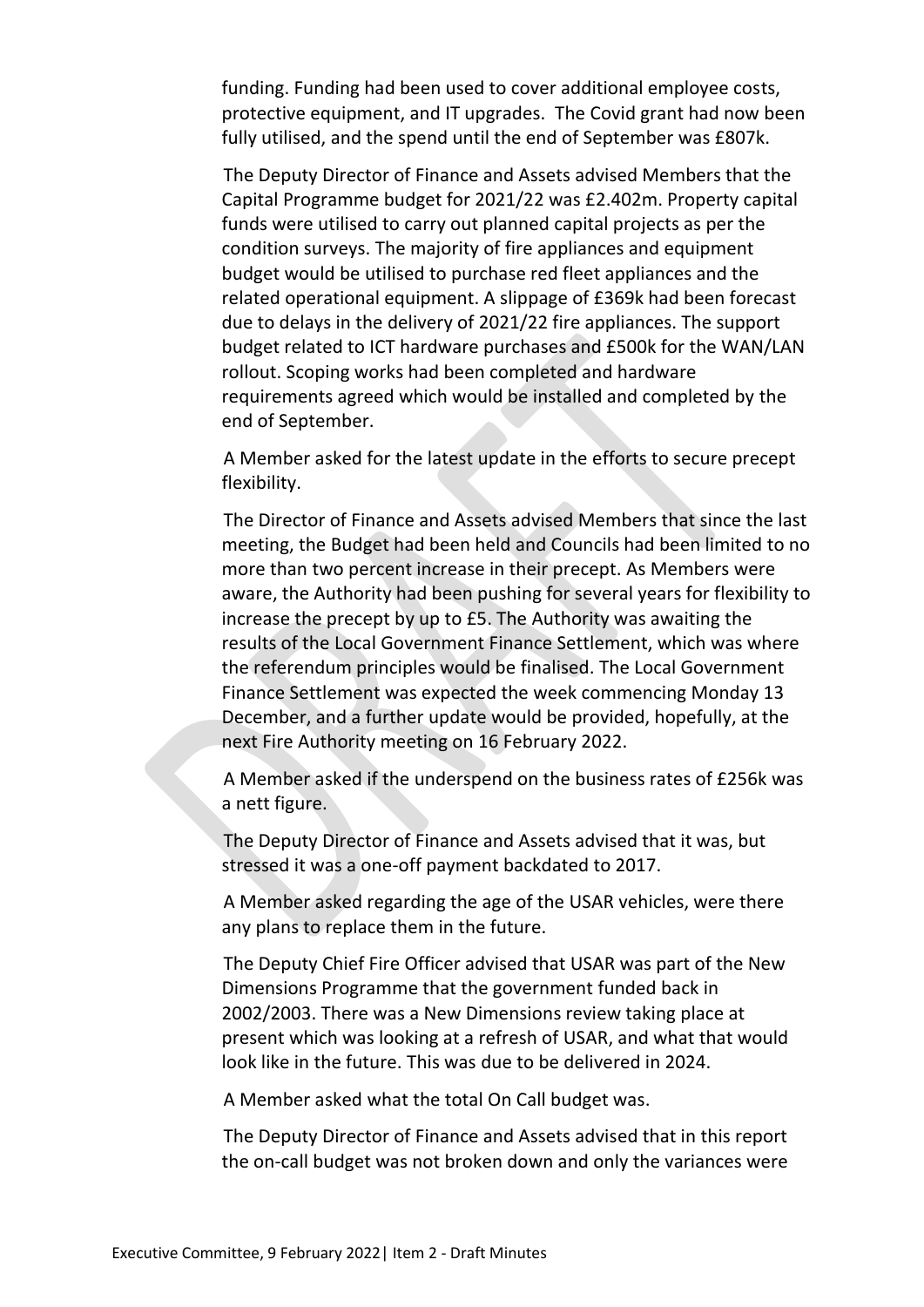reported on. The Deputy Director of Finance and Assets would provide Members with an accurate figure following the meeting.

A Member asked why there was a problem with recruiting on-call firefighters at certain stations.

The Deputy Chief Fire Officer advised Members that the Service was constantly recruiting for on call firefighters, using targeted campaigns when required, and contracts had been changed to second, third or fourth line availability, which was quite unique, so people did not have to live within the five minute turn out time of the station.

The Deputy Chief Fire Officer advised Members that this was not just a local issue, but a national one too. There were some stations within Buckinghamshire, where recruitment was not an issue, which was why there were targeted campaigns for others. The Service had also undertaken some joint work with Oxfordshire and Royal Berkshire around on-call recruitment. There was also a new on-call support manager who was looking at where the Service needed to target and also some future campaigns in specific areas to ensure that demand was met locally.

The Chief Fire Officer suggested that Members receive a presentation from the On Call Manager about the work that was ongoing and the problems and issues currently being faced at the next Executive Committee meeting.

All Members were in agreement.

The Chief Fire Officer advised Members that he was hopeful that the comprehensive spending review would give the Authority a three year view of its finances, for the first time in a number of years, and this would enable the Authority to plan. It had been discussed that Members receive, on a quarterly basis, or whenever there was an update in terms of financial reports, and it would be linked to an update on recruitment and retention. This would give Members a clearer picture of where finance was being spent and in what areas.

The Chief Fire Officer also advised Members that there were unique opportunities within the Service for on-call staff not only to be on a range of contracts in terms of response times, but they also had the opportunity to crew wholetime appliances. Recruitment for on-call staff needed to target specific areas, and on a station-by-station basis. The new Communications Manager had been working really closely with Human Resources, looking at different social media platforms for recruitment, and how to approach different communities.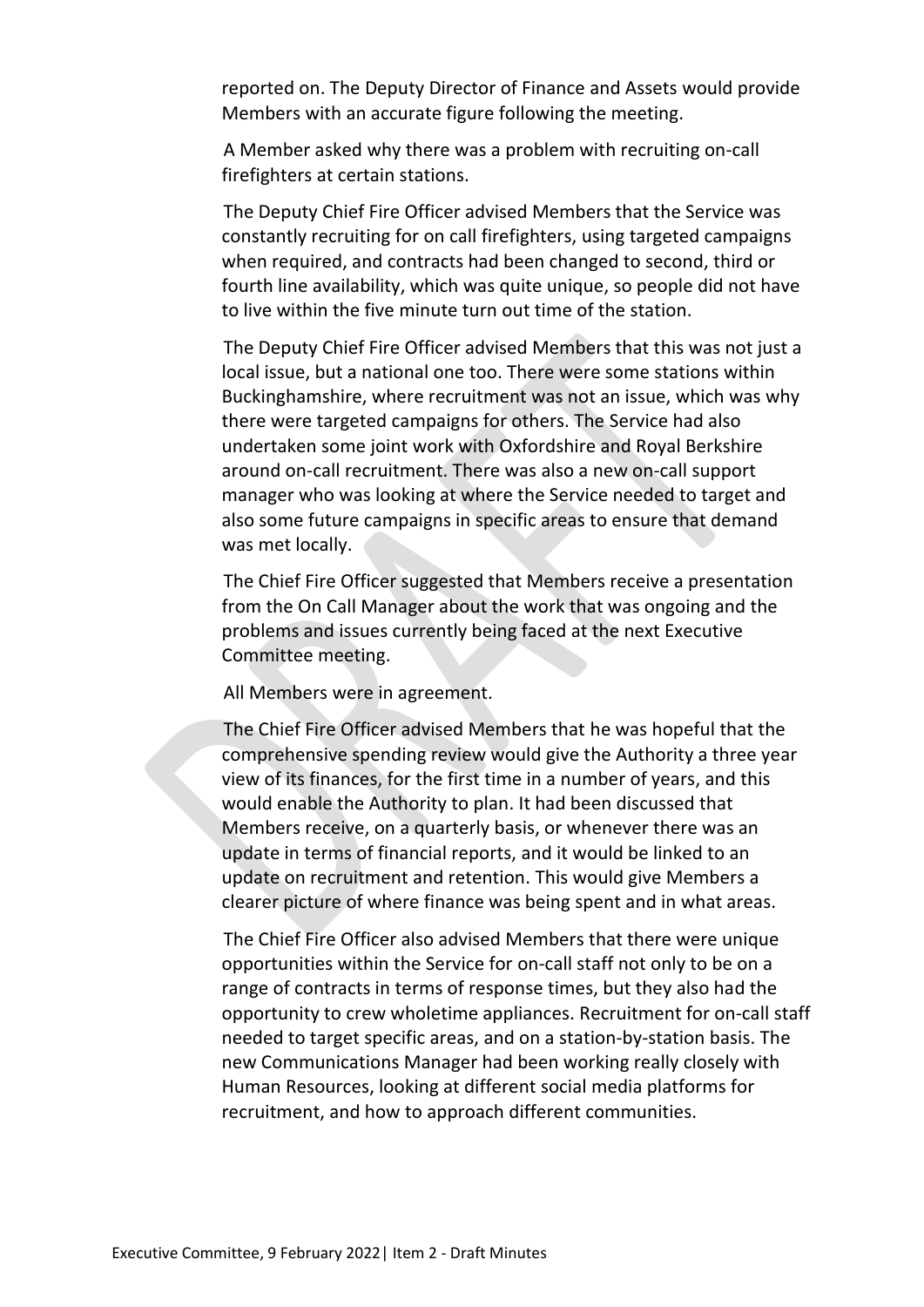The Chairman would provide the Head of Human Resources with contact details for Buckinghamshire Business First, to approach regarding on-call recruitment.

#### RESOLVED –

That the provisional outturn forecast for the Authority as of 30 September 2021 be noted.

#### **EX21 EMERGENCY SERVICES MOBILE COMMUNICATIONS PROGRAMME**

The Programme Manager advised Members that this report was the latest in a series of updates regarding the Emergency Services Mobile Communications Programme (ESMCP). The last update was provided in February 2021. Since that update, there had been developments regarding the programme's full business case, which was formally approved by the Government's major projects review group in July 2021. The Service was expecting a briefing paper to be released by the programme, however this remained outstanding and was again chased by the South-Central Region. The report also referred to the launch by the Competition and Markets Authority (CMA) of a consultation on a proposal to make a market investigation into the supply of land mobile network services for public safety in Great Britain and the involvement of Motorola in this. The Consultation closed on 2 September and the CMA report was published on 25 October. They confirmed that a market investigation referral should be made, and an inquiry group had now been appointed.

The Programme Manager advised Members that also mentioned in the report was the establishment of an Independent Assurance Panel to provide assurance regarding the strategic director of the programme. This group had been asked to complete a high-level review of the Local User Resource model that formed the basis of the funding support to transition fire and rescue services to the new Emergency Services Network (ESN). One outcome of their report was to establish an ESMCP Resources Board, which comprised representation from the Home Office, the Programme, and the National Fire Chiefs Council (NFCC).

The Board had set up a Task and Finish Group to be chaired by the NFCC ESN Senior User which would meet for the first time in November. The first task to be looked at was the roles of the NFCC led Regional Co-ordination Managers and the Programme Managers who were employed by each region and how they could work together in a different way to deliver national work.

The Programme Manager advised Members that one item of good news was the appointment of a new Regional Programme Manager for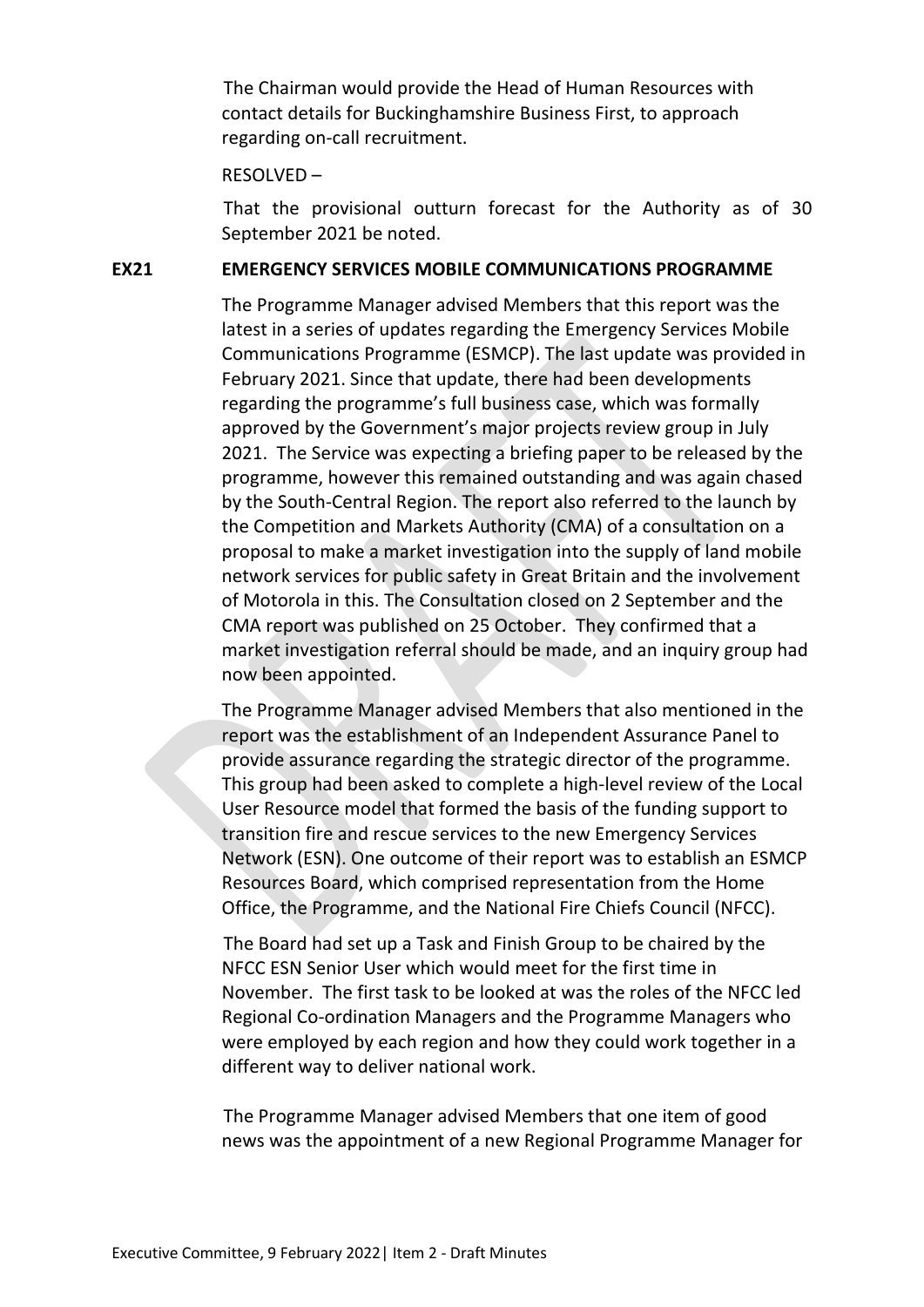the South Central Region. Paul Channing who previously worked for the NFCC ESMCP team would be joining the region in December.

A Member asked that although this was a national issue, what were the implications locally.

The Programme Manager advised that with regard to the delays to the programme, it was more about resourcing. The current Airwave Network was resilient, there may be issues in the future with the hardware, but at the moment locally the hardware was ok. There were very few Airwave terminals with defects. The main thing was to continue to engage with the programme and be ready to transition when required by providing the necessary resource.

RESOLVED –

That this update be noted.

## **EX22 EXCLUSION OF PUBLIC AND PRESS**

#### RESOLVED –

It was moved and resolved that the public and press representatives from the meeting by virtue of Paragraph 1 of Part 1 of Schedule 12A of the Local Government Act 1972, as the report and minutes contains information relating to any individual; and Paragraph 3 of Part 1 of Schedule 12A of the Local Government Act 1972, as the report and minutes contain information relating to the financial or business affairs of a person (including the Authority); and on these grounds it is considered, at this moment in time, that the need to keep information exempt outweighs the public interest in disclosing the information.

The Deputy Chief Fire Officer, Deputy Director of Finance and Assets, Head of Covid-19 Preparedness and Response, Head of Protection, Assurance & Development, Head of Prevention, Response and Resilience, Head of Technology, Transformation and PMO and the Programme Manager left the meeting.

## **EX23 EXEMPT MINUTES**

#### RESOLVED –

That the Exempt Minutes of the meeting of the Executive Committee held on Wednesday 15 September 2021, be approved, and signed by the Chairman as a correct record.

The Director of Legal and Governance and the Director of Finance and Assets, left the meeting.

## **EX24 SENIOR MANAGEMENT TEAM REMUNERATION AND PERFORMANCE REVIEW, AND ANNUAL REPORT ON EMPLOYEE BONUS SCHEME**